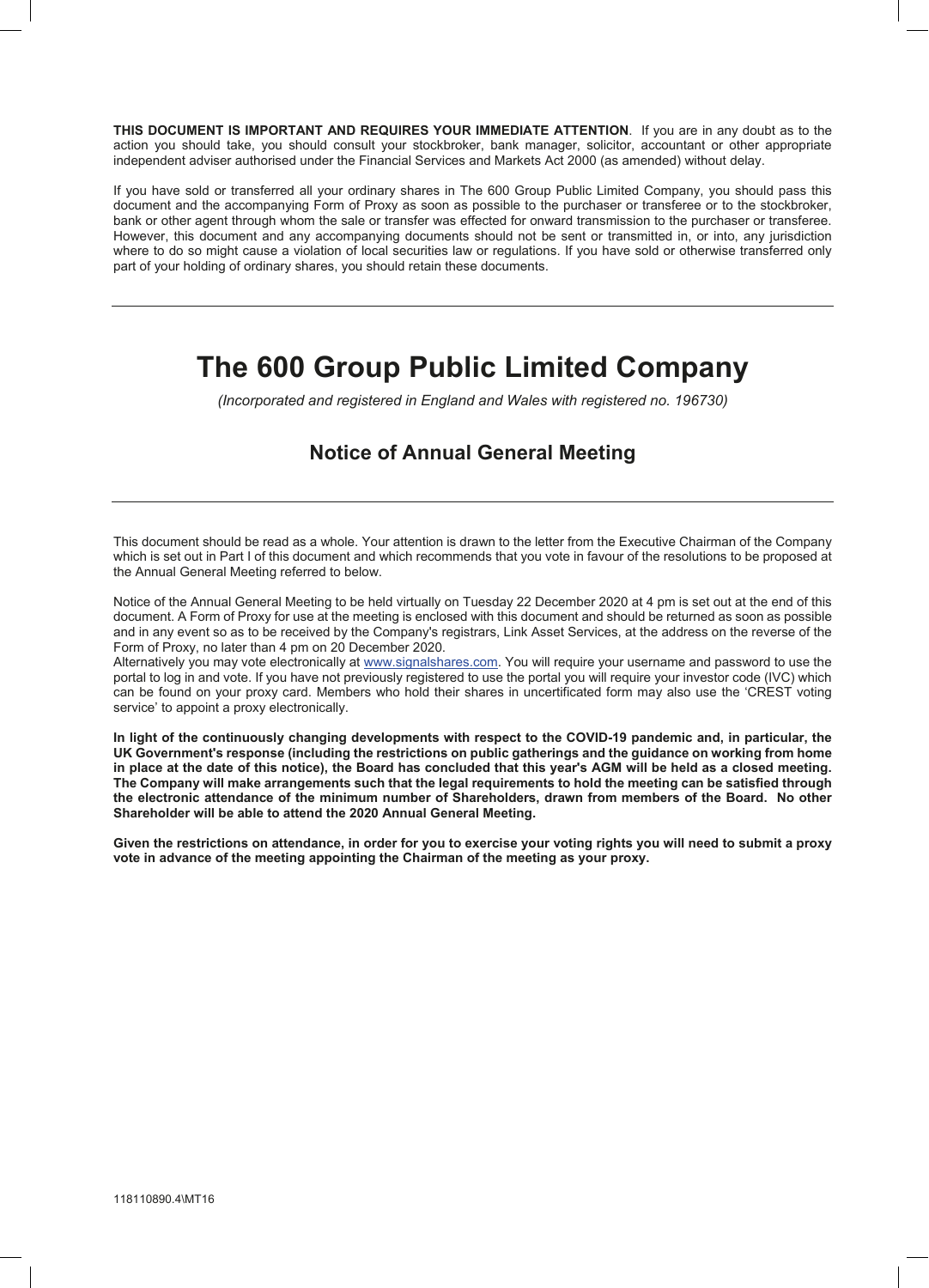#### **Definitions**

| Act                                  | the Companies Act 2006                                                                                                                                              |
|--------------------------------------|---------------------------------------------------------------------------------------------------------------------------------------------------------------------|
| <b>AIM</b>                           | the AIM market of the London Stock Exchange                                                                                                                         |
| <b>Annual General Meeting or AGM</b> | the annual general meeting of the Company, notice of<br>which is set out at the end of this document and including<br>any adjournment(s) thereof                    |
| <b>Annual Report and Accounts</b>    | the annual report and accounts of the Company for the<br>period ended 28 March 2020, containing the directors<br>report, the strategic report and auditor's report. |
| <b>Articles</b>                      | the articles of association of the Company adopted by<br>special resolution on 17 September 2014 (as amended<br>from time to time)                                  |
| <b>Board</b>                         | the board of Directors of the Company as at the date of<br>this document                                                                                            |
| Company                              | The 600 Group Public Limited Company                                                                                                                                |
| <b>Directors</b>                     | the directors of the Company as at the date of this<br>document                                                                                                     |
| <b>Form of Proxy</b>                 | the form of proxy accompanying this document relating to<br>the Annual General Meeting                                                                              |
| Group                                | the Company and its subsidiaries                                                                                                                                    |
| <b>London Stock Exchange</b>         | London Stock Exchange plc                                                                                                                                           |
| <b>Ordinary Shares</b>               | ordinary shares of 1p each in the capital of the Company                                                                                                            |
| <b>Shareholders</b>                  | the holders of Ordinary Shares                                                                                                                                      |
| UK or the United Kingdom             | the United Kingdom of England, Wales, Scotland and<br>Northern Ireland                                                                                              |
| £                                    | Great British pounds, the basic unit of currency in the                                                                                                             |

United Kingdom

 $\begin{array}{c} \hline \end{array}$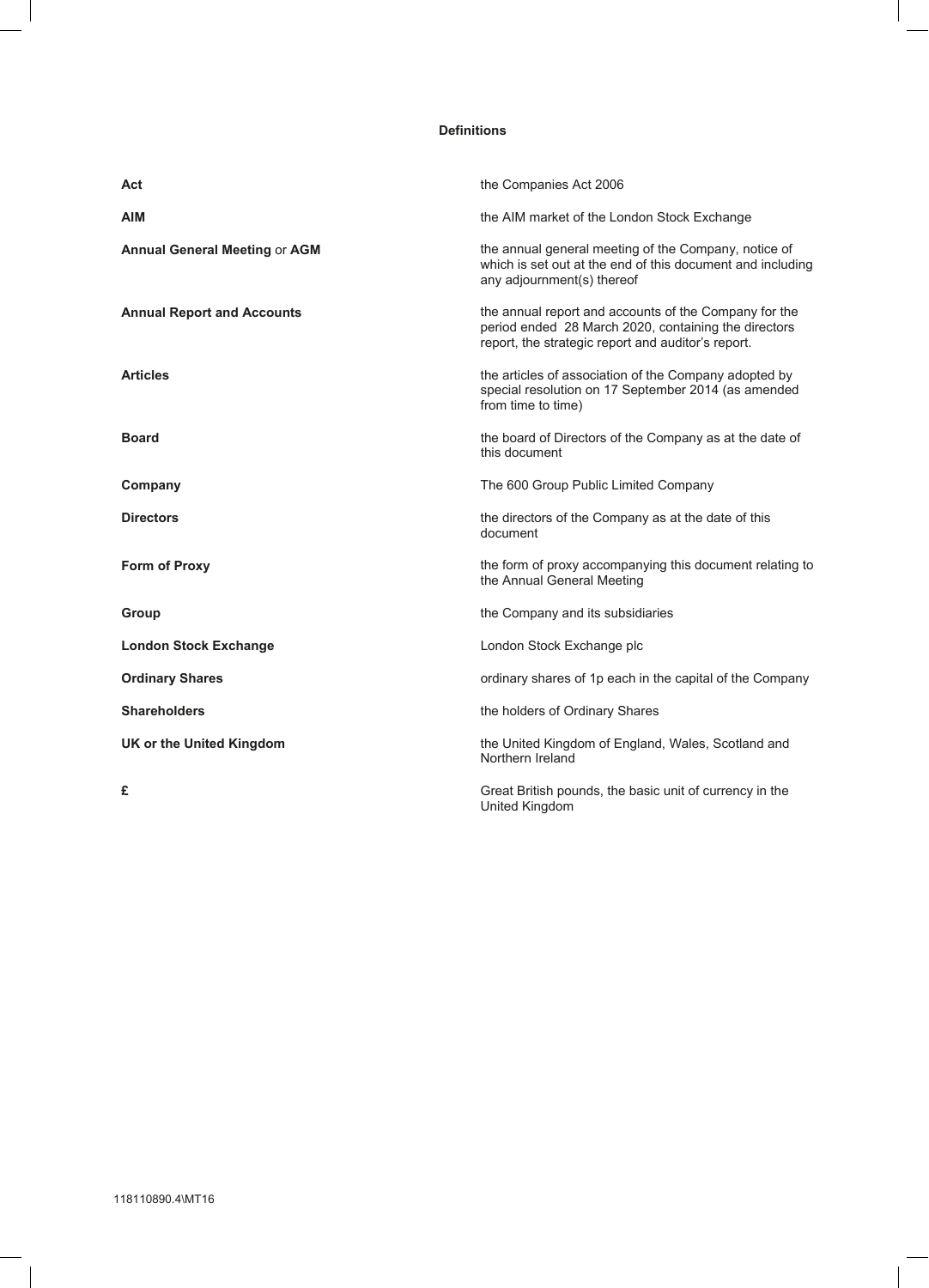**Part I**

# **Letter from the Executive Chairman of The 600 Group Public Limited Company**

*Registered no.196730*

Registered Office: Lowfields Way Lowfields Business Park Elland West Yorkshire HX5 9DA

To holders of Ordinary Shares in The 600 Group Public Limited Company 27 November 2020

#### **Dear Shareholder**

## **Annual General Meeting**

A formal notice of the ninety-sixth Annual General Meeting of the Company to be held virtually on 22 December 2020 at 4 pm follows this letter.

**In light of the continuously changing developments with respect to the COVID-19 pandemic and, in particular, the UK Government's response (including the restrictions on public gatherings and the guidance on working from home in place at the date of this notice), the Board has concluded that this year's AGM will be held as a closed meeting. The Company will make arrangements such that the legal requirements to hold the meeting can be satisfied through the electronic attendance of the minimum number of Shareholders, drawn from members of the Board. No other Shareholder will be able to attend the AGM.**

In making this decision, the Board has considered the likelihood of being able to hold a physical AGM in the context of recent national lockdowns, the logistical challenges of other options and the fundamental need to ensure Shareholder safety in line with UK Government guidance.

The Board views the AGM as a very important event and welcomes the opportunity to engage with Shareholders. We encourage Shareholders to participate in this year's AGM, both by voting by proxy and by sending any questions they may have asked at the AGM in advance of the meeting. The simplest way to find out general information about the Group is via the Group website at **www.600group.com**. If you have questions on the specific business matters set out in the notice of Annual General Meeting, please email these to **company.secretary@600grouphq.com** by 4pm on 20 December 2020. Following the meeting, Shareholders will be able to access details of the business conducted at the AGM, including results of the votes and details of the proxy votes received. Responses to questions raised by email will also be made available.

Each Shareholder registered on the register of members of the Company at close of business on 20 December 2020 is entitled to vote on the resolutions contained in the notice of the Annual General Meeting. If you would like to vote on the resolutions please fill in the Form of Proxy sent to you with this document and return it to our registrars as soon as possible and in any event so as to be received by it by 4 pm on 20 December 2020. Further information in relation to the Form of Proxy (including how to return a completed proxy instruction) is set out in the notice of Annual General Meeting and on the reverse of the Form of Proxy itself. Alternatively you may vote electronically at www.signalshares.com. You will require your username and password to use the portal to log in and vote. If you have not previously registered to use the portal you will require your investor code (IVC) which can be found on your proxy card. Members who hold their shares in uncertificated form may also use the 'CREST voting service' to appoint a proxy electronically

The notice of AGM sets out the resolutions to be proposed at the Annual General Meeting. Resolutions 1 to 6 are proposed as ordinary resolutions. This means that, for each of these resolutions to be passed, more than half the votes cast must be in favour of the resolutions. Resolutions 7 and 8 are proposed as special resolutions. This means that, for each of those resolutions to be passed, at least three-quarters of the votes cast must be in favour of the resolutions. The notes detailed below are intended to help you understand the effect and purpose of the resolutions.

#### **Resolution 1 – Annual Report and Accounts**

The Act requires the directors of a public company in respect of each financial year to lay its annual report and accounts before the company in general meeting.

### **Resolutions 2 to 3 – Directors**

The Articles require each Director to retire at the third annual general meeting after which they were appointed or re-appointed. This year Mr. Paul Dupee and Mr. Derek Zissman shall retire and offer themselves for re-election as an Executive and a Non-Executive Director respectively of the Company.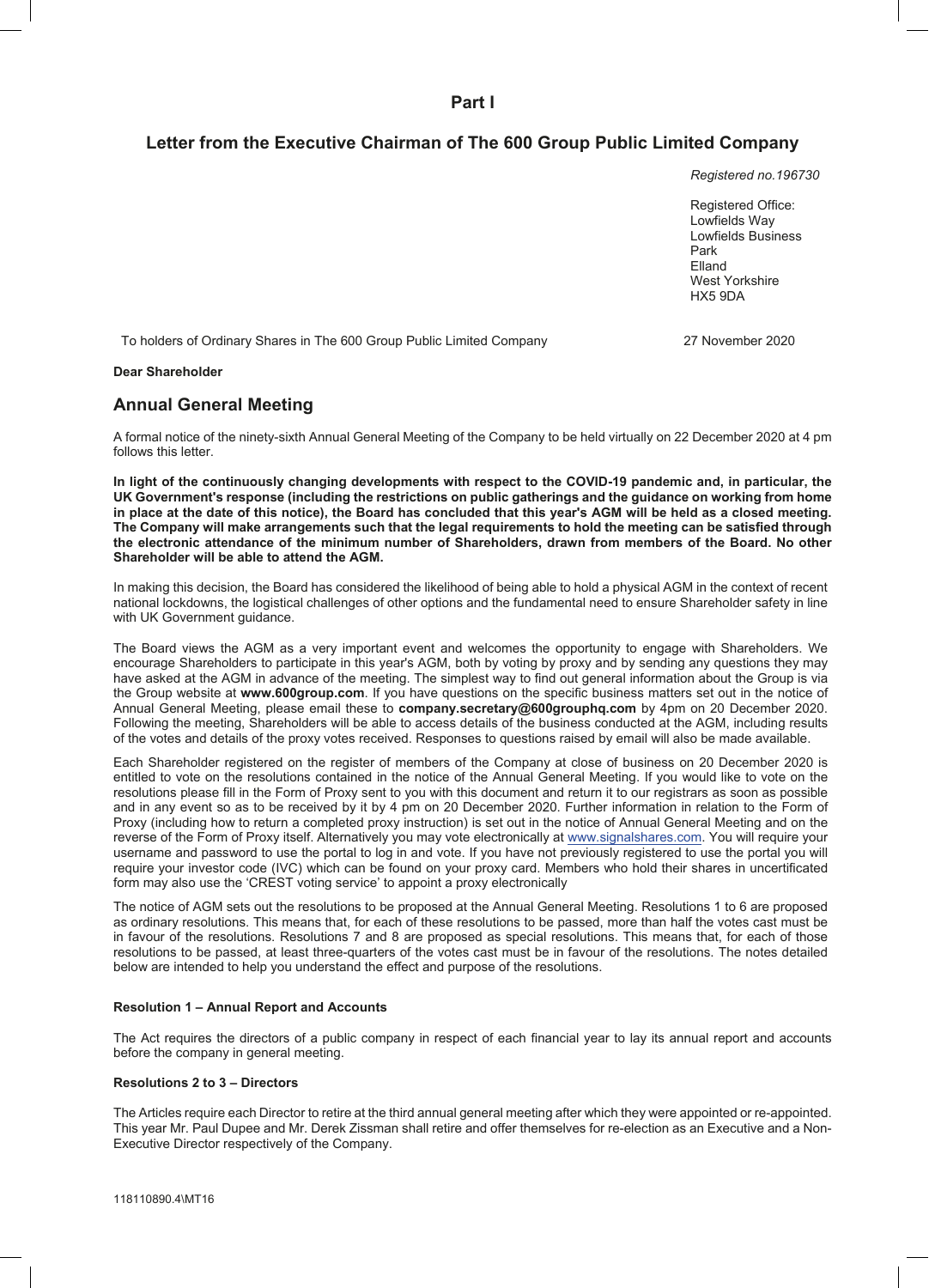Brief biographical details for each of Mr. Paul Dupee and Mr. Derek Zissman are included in the Corporate Governance section of the latest Annual Report and Accounts.

Given the relevance and extent of their experience, the Directors are of the opinion that each of Mr. Paul Dupee and Mr. Derek Zissman should be re-elected as Directors of the Company.

#### **Resolution 4 – Auditor**

This resolution, which will be proposed as an ordinary resolution, proposes the re-appointment of BDO LLP to act as the Company's auditor until the conclusion of the next annual general meeting and authorises the Directors to determine the auditor's remuneration.

#### **Resolutions 5 – Authority to allot shares**

The Act provides that the Directors may not allot Ordinary Shares (or grant certain rights over Ordinary Shares) unless authorised to do so by the Company in general meeting or by its Articles. The Directors' existing authority to allot Ordinary Shares, which was granted at the annual general meeting held on 25 September 2019 will expire at the end of the Annual General Meeting.

This resolution, which is proposed as an ordinary resolution, proposes that the Directors are given authority to allot Ordinary Shares and other relevant securities up to an aggregate nominal amount of one half of the issued Ordinary Share capital of the Company as at the close of business on 13 November 2020 (being the latest practicable date prior to publication of this document) without obtaining further consent of its Shareholders.

The authority granted by this resolution shall expire at the close of the 2021 annual general meeting or, if sooner, on 24 December 2021 and will replace the authority granted to the Directors at last year's annual general meeting.

#### **Resolution 6 – Political donations**

Part 14 of the Act prohibits the Group from making political donations or from incurring political expenditure in respect of a political party or other political organisation or an independent election candidate unless authorised by Shareholders. Aggregate donations made by the Group of £5,000 or less during any 12 month period will not be caught by the relevant restrictions.

Neither the Company nor any of its subsidiaries have any intention of making any political donations or incurring any political expenditure. However, the penalties for breaching the legislation, even if inadvertent, are severe and the Act defines "political party", "political organisation", "political donation" and "political expenditure" widely. For example, trade bodies, such as those concerned with policy review and law reform or with the representation of the business community or sections of it, which the Company and/or its subsidiaries may see benefit in supporting, may be included in these definitions.

Accordingly, the Company wishes to ensure that neither it nor its subsidiaries inadvertently commits any breaches of the Act through the undertaking of routine activities, which would not normally be considered to result in the making of political donations and political expenditure being incurred.

This resolution, which is proposed as an ordinary resolution, does not authorise any specific donations or expenditure. As required by the Act, the Company will make disclosure in its next annual report of any political donations made, or political expenditure incurred, by it or any of its subsidiaries which (whether individually or in aggregate) exceeds £2,000. The authority conferred by this resolution will expire at the end of next year's annual general meeting or, if sooner, on 24 December 2021.

#### **Resolution 7 – Authority to purchase own shares**

This resolution (which will be proposed as a special resolution) is to grant the Company authority to make market purchases of its own shares. The authority should not be taken to imply that shares will necessarily be purchased. The authority will expire at the close of the 2021 annual general meeting or, if sooner, on 24 December 2021.

The resolution specifies the maximum number of shares which may be purchased (representing approximately 10% of the Company's issued Ordinary Share capital as at 13 November 2020 (being the latest practicable date prior to publication of this document)) and the maximum and minimum prices at which they may be bought, reflecting the requirements of the Act. The purchases will only be made on AIM. The Directors have not yet decided whether such shares, if repurchased, would be cancelled or held in treasury, and a decision would be taken in the light of prevailing circumstances at the time the relevant repurchase is made. The Board will only exercise the power to make purchases of shares after consideration of the effects on earnings per share and the benefits for Shareholders generally.

#### **Resolution 8 – Disapplication of pre-emption rights**

The Act gives holders of Ordinary Shares, with limited but important exceptions, certain rights of pre-emption if the Directors wish to allot any equity securities for cash, or grant rights over any equity securities for cash or sell treasury shares for cash. The Directors believe that it is in the best interests of the Company that, as in previous years, the Board should have limited authority to allot some shares for cash without first having to offer such shares to existing Shareholders.

The Directors' current authority expires at the close of the Annual General Meeting and, accordingly, this resolution, which will be proposed as a special resolution, seeks to renew this authority on similar terms for a further period, expiring at the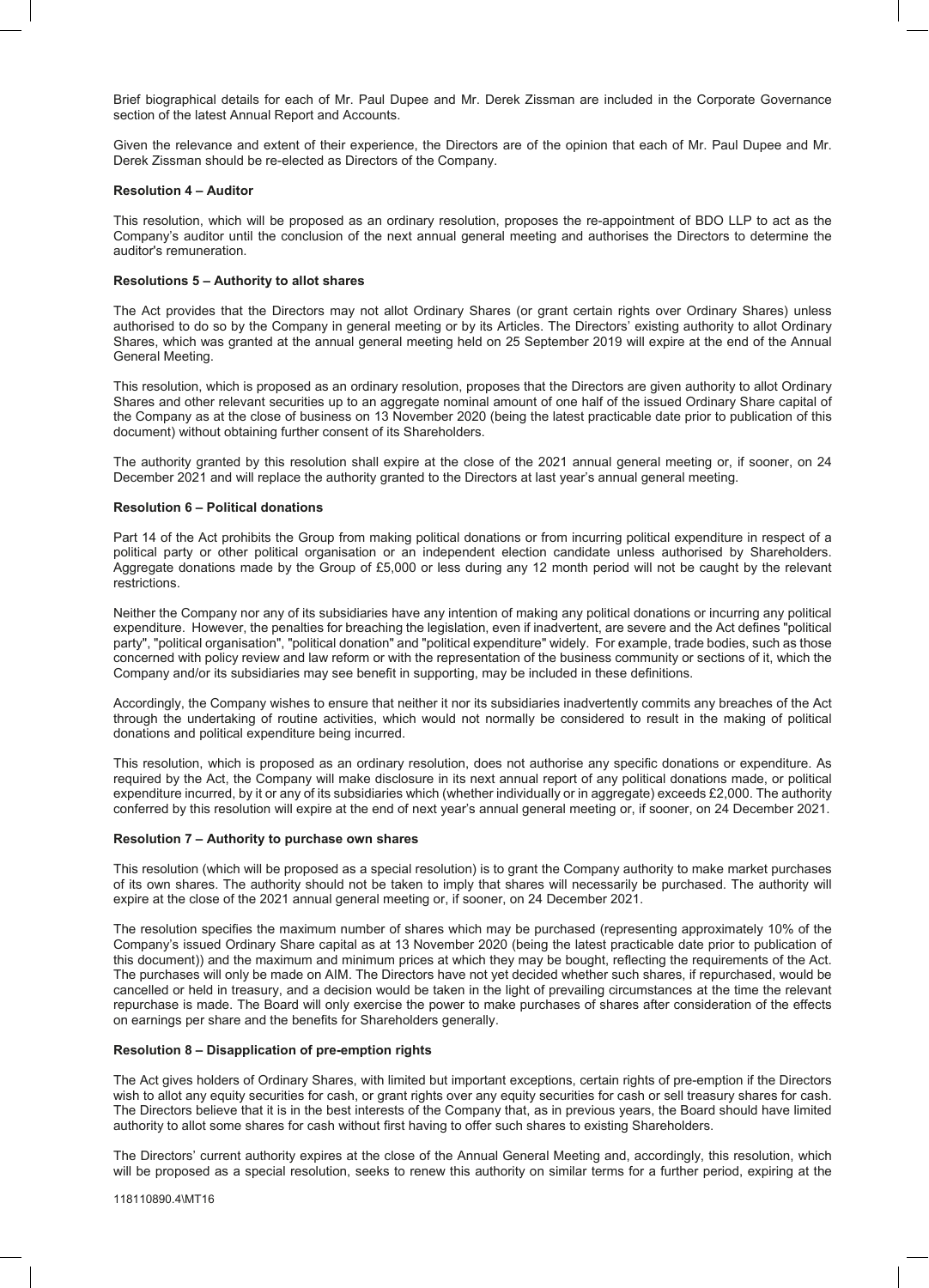close of the 2021 annual general meeting or, if sooner, on 24 December 2021.The authority, if granted, gives the Directors power to allot shares without the application of these statutory pre-emption rights:

- in relation to offers of equity securities by way of rights issue, open offer or any other pre-emptive offer; and
- otherwise than in connection with a rights issue, open offer or any other pre-emptive offer, in relation to the allotment of equity securities for cash up to a maximum aggregate nominal amount of £117,473 (representing approximately 10% of the nominal value of the issued Ordinary Share capital of the Company as at 13 November 2020 (being the latest practicable date prior to publication of this document)).

#### **Recommendation**

Your Directors unanimously believe the proposals in relation to the resolutions to be proposed at the Annual General Meeting are in the best interests of the Company and its Shareholders as a whole and recommend Shareholders to vote in favour of the resolutions, as they intend to do in respect of their own beneficial shareholdings representing 20.8% of the total shares.

#### **Action to be taken**

A Form of Proxy for use at the Annual General Meeting is enclosed. As I have said, you will not be able to attend the AGM in person but instead the Board welcomes receiving by email any questions you may have about the business of the AGM in advance, and we will do our best to answer. In order to vote, you must complete and return the Form of Proxy in accordance with the instructions printed thereon as soon as possible and in any event so that it is received by the Company's registrar, Link Asset Services, PXS, 34 Beckenham Road, Beckenham, Kent, BR3 4TU no later than 4 pm on 20 December 2020. Alternatively you may vote electronically at www.signalshares.com. You will require your username and password to use the portal to log in and vote. If you have not previously registered to use the portal you will require your investor code (IVC) which can be found on your proxy card. Members who hold their shares in uncertificated form may also use the 'CREST voting service' to appoint a proxy electronically.

Yours faithfully

**Paul Dupee** Executive Chairman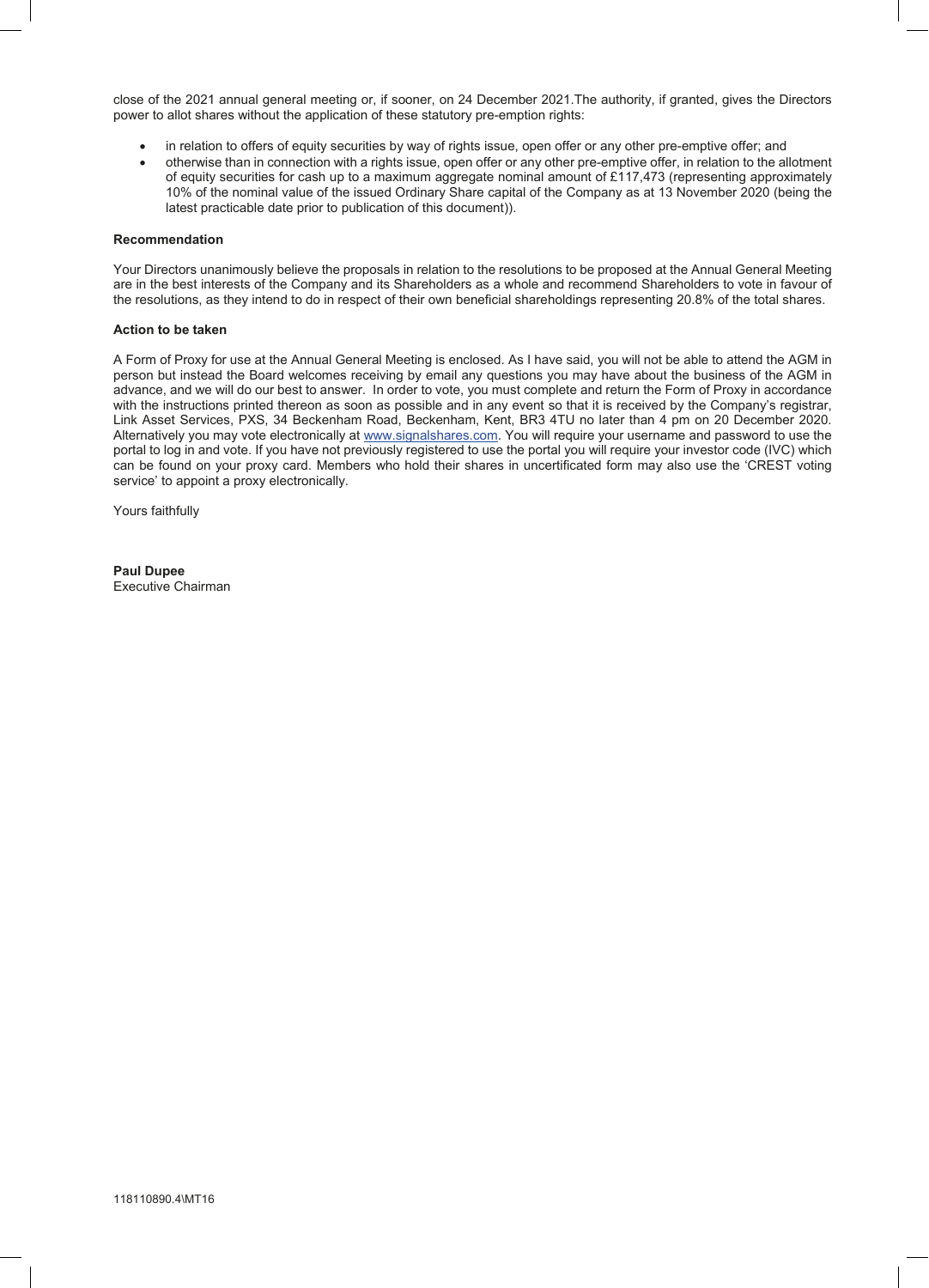# **Part II**

# **Notice of Annual General Meeting**

Notice is hereby given that the ninety-sixth Annual General Meeting of The 600 Group Public Limited Company (the "**Company**") will be held virtually on 22 December 2020 at 4 pm.

**In light of the continuously changing developments with respect to the COVID-19 pandemic and, in particular, the UK Government's response (including the restrictions on public gatherings and the guidance on working from home in place at the date of this notice), the Board has concluded that this year's AGM will be held as a closed meeting. The Company will make arrangements such that the legal requirements to hold the meeting can be satisfied through the electronic attendance of the minimum number of Shareholders, drawn from the Board. No other Shareholder will be able to attend the AGM.**

The business to be dealt with at the Annual General Meeting will be for Shareholders to vote on the resolutions set out below, which, in the case of resolutions 1 to 6 are to be proposed as ordinary resolutions and, in the case of resolutions 7 and 8 are to be proposed as special resolutions:

- 1. To receive the Annual Report and Accounts for the period ended 28 March 2020.
- 2. To re-elect Mr. Paul Dupee as an Executive Director of the Company.
- 3. To re-elect Mr. Derek Zissman as a Non-Executive Director of the Company.
- 4. To re-appoint BDO LLP as auditor of the Company to hold office from the conclusion of the Annual General Meeting until the conclusion of the next meeting at which accounts are laid before the Company and to authorise the Directors to fix their remuneration.
- 5. That, in substitution for all subsisting authorities granted at the Company's last annual general meeting, the Directors be generally and unconditionally authorised, pursuant to and in accordance with section 551 of the Companies Act 2006 (the "**Act**"), to exercise all powers of the Company to allot shares in the Company or grant rights to subscribe for, or convert any security into, shares in the Company up to an aggregate nominal amount of one half of the issued ordinary share capital of the Company as at the close of business on 13 November 2020 for a period expiring (unless previously revoked, varied or renewed) at the conclusion of the annual general meeting of the Company to be held in 2021 or, if sooner, on 24 December 2021, save that the Company may, before this authority expires, make any offer, agreement or arrangement which would or might require shares to be allotted or rights to be granted after such expiry and the Directors may allot shares or grant rights pursuant to such offer, agreement or arrangement as if this authority had not expired.
- 6. That, in accordance with section 366 of the Act, the Company and all its subsidiaries at any time during the time that this resolution has effect be and are hereby authorised to:-
	- (a) make political donations to political parties and/or independent election candidates not exceeding £20,000 in total;
	- (b) make political donations to political organisations other than political parties not exceeding £20,000 in total; and
	- (c) incur political expenditure not exceeding £20,000 in total,

provided that the aggregate amount of any such donations and expenditure shall not exceed £20,000 during the period beginning with the passing of this resolution and ending on the date of the annual general meeting of the Company to be held in 2021.

For the purposes of this resolution the terms "political donation", "independent election candidates", "political organisations" and "political expenditure" have the meanings set out in sections 363 to 365 of the Act.

7. That the Company be and is hereby generally and unconditionally authorised for the purposes of section 701 of the Act to make one or more market purchases (within the meaning of section 693(4) of the Act) of ordinary shares of 1p each in the capital of the Company on such terms and in such manner as the Directors shall determine provided that:-

- (a) the maximum aggregate number of ordinary shares authorised to be purchased is 11,747,334 (representing 10% of the Company's issued ordinary share capital as at the close of business on 13 November 2020);
- (b) the minimum price which may be paid for each such share is 1p per share (exclusive of expenses);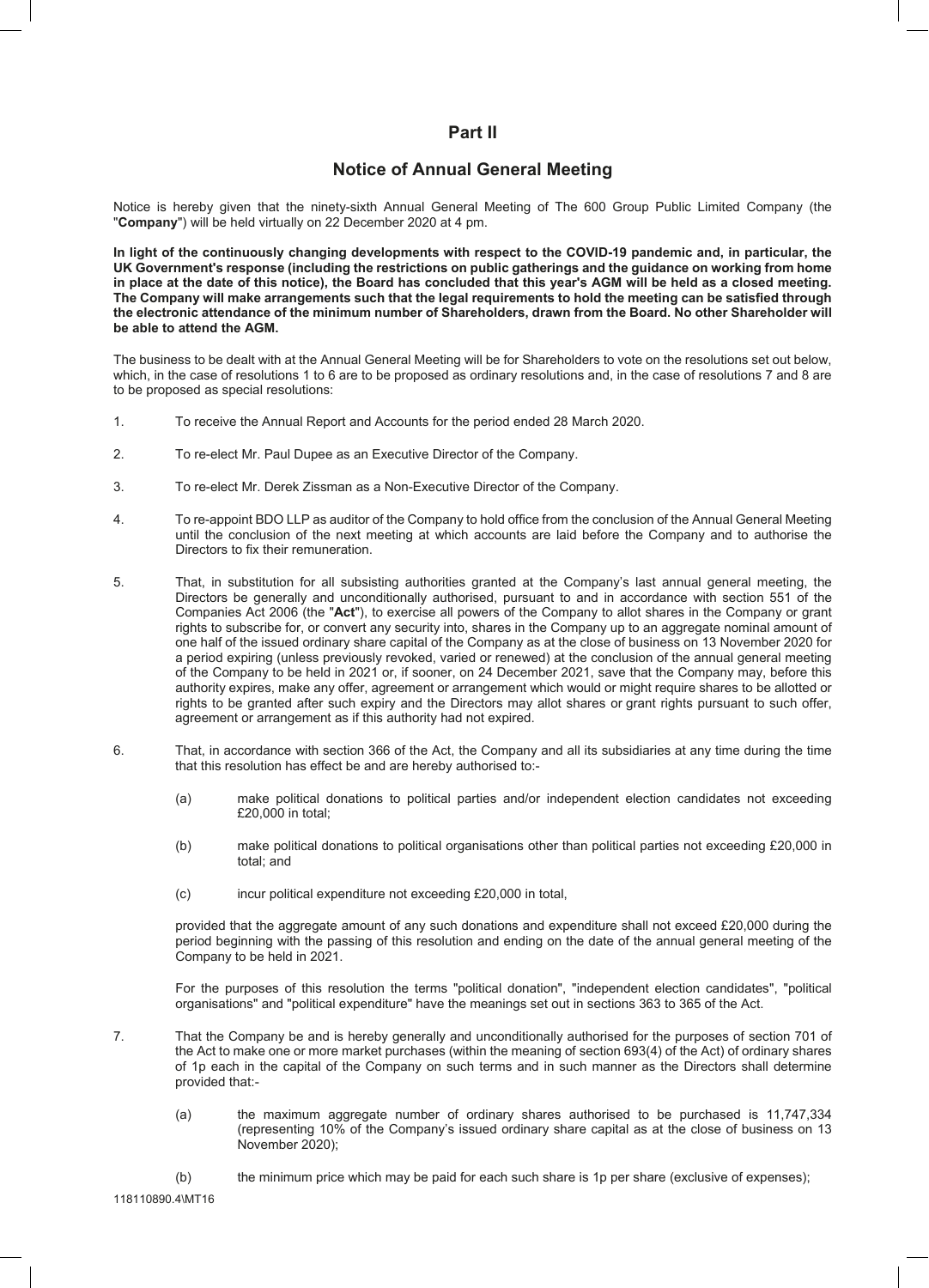- (c) the maximum price which may be paid for an ordinary share shall not be more than 5% above the average of the middle market quotations for an ordinary share as derived from AIM for the five business days immediately preceding the date on which the ordinary share is purchased;
- (d) unless previously renewed, varied or revoked, this authority shall expire at the conclusion of the annual general meeting to be held in 2021 or, if sooner, on 24 December 2021; and
- (e) the Company may make a contract or contracts to purchase ordinary shares under the authority conferred prior to the expiry of such authority which will or may be executed wholly or partly after the expiry of such authority and may make a purchase of ordinary shares in pursuance of any such contract or contracts.
- 8. That, subject to the passing of resolution 5, the Directors be and are hereby empowered pursuant to sections 570 and 573 of the Act to allot equity securities (within the meaning of section 560 of the Act) for cash pursuant to the authority conferred by resolution 5 and/or to sell shares held by the Company as treasury shares for cash as if section 561(1) of the Act did not apply to the allotment, provided that this power shall be limited to the allotment of equity securities:
	- (a) in connection with or pursuant to a rights issue, open offer or any other pre-emptive offer in favour of holders of ordinary shares in proportion (as nearly as may be practicable) to their respective holdings of such shares, but subject to such exclusions, limits, restrictions or other arrangements as the Directors may deem necessary or expedient to deal with fractional entitlements, treasury shares, record dates or any legal, regulatory or practical problems under the laws of any territory, or the requirements of any regulatory body or stock exchange; and
	- (b) otherwise than pursuant to sub-paragraph (a) above, up to an aggregate nominal amount of £117,473 (representing approximately 10% of the Company's issued ordinary share capital as at the close of business on 13 November 2020),

and such power shall expire (unless previously revoked, varied or renewed) at the conclusion of the annual general meeting of the Company to be held in 2021 or, if sooner, on 24 December 2021, save that the Company may, before such expiry, make an offer or agreement which would or might require equity securities to be allotted after such expiry and the Directors may allot equity securities in pursuance of any such offer or agreement notwithstanding that the power conferred by this resolution has expired.

By Order of the Board

**N R Carrick Secretary** 27 November 2020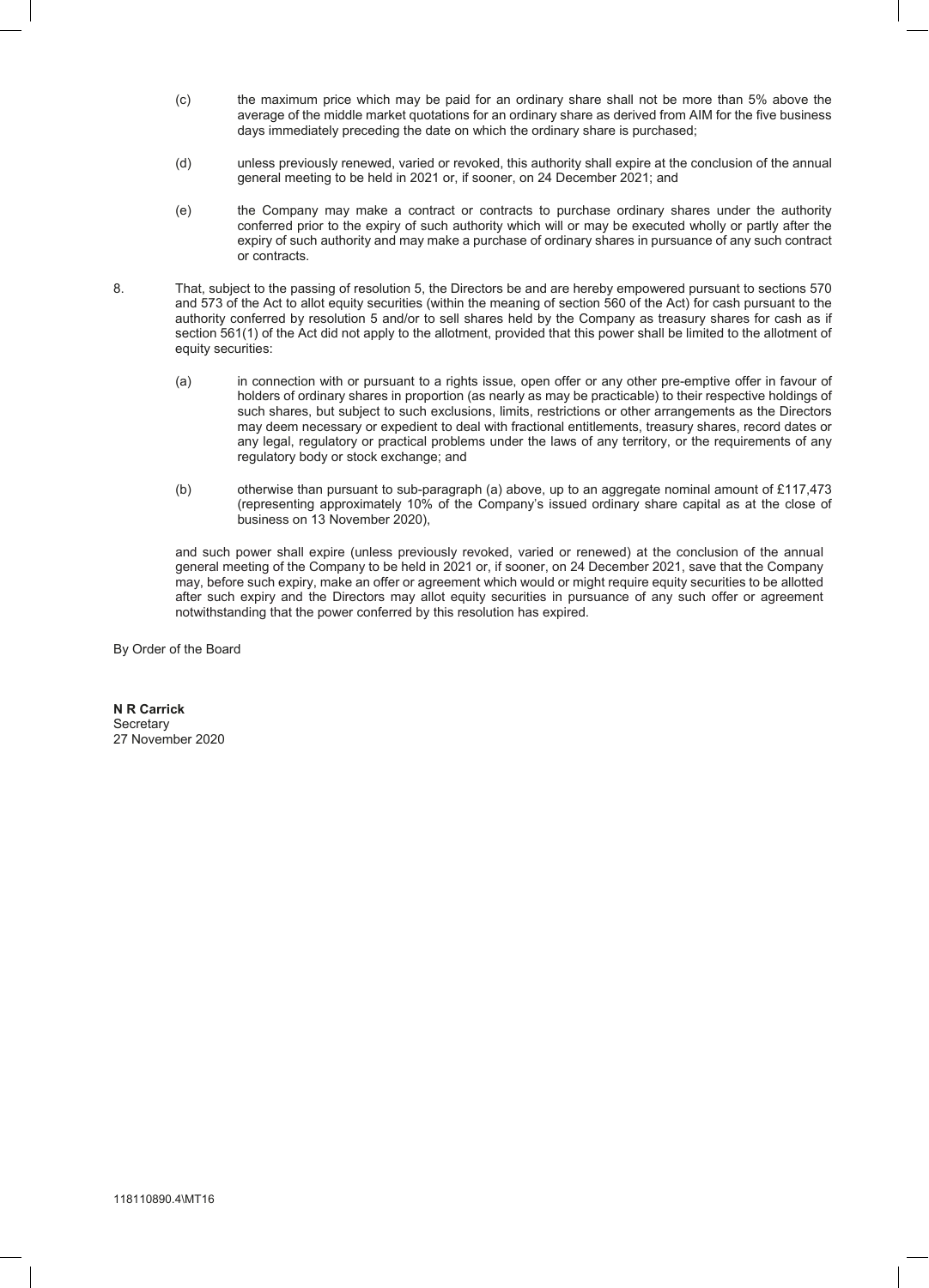#### **Notes**

In ordinary circumstances, a member entitled to attend, speak and vote at the Annual General Meeting is entitled to appoint one or more proxies to exercise all or any of their rights to attend, speak and vote at the meeting. **This year, given the restrictions on attendance, in order to exercise your voting rights you will need to submit a proxy vote in advance of the meeting appointing the Chairman of the meeting as your proxy**.

A Form of Proxy is enclosed with this notice. Instructions for use are printed on the Form of Proxy. In order to be valid, Forms of Proxy and any power of attorney or other authority under which such Form of Proxy is completed and signed, or a notarially certified or office copy of such power or authority must be deposited (during normal business hours only) with the Company's registrar, Link Asset Services, at the address on the reverse of the Form of Proxy, no later than 4pm on 20 December 2020 or not less than 48 hours before the time of any adjournment of the Annual General Meeting, together with any authority under which it is completed and signed. Any alterations to the Form of Proxy should be initialled.

Alternatively you may vote electronically at www.signalshares.com. You will require your username and password to use the portal to log in and vote. If you have not previously registered to use the portal you will require your investor code (IVC) which can be found on your proxy card. Members who hold their shares in uncertificated form may also use the 'CREST voting service' to appoint a proxy electronically, as explained below.

To change your proxy instructions simply submit a new proxy appointment using the methods described in these notes. Any amended proxy appointment must be received no later than 4 pm on 20 December 2020. If you have appointed a proxy using the hard copy Form of Proxy and would like to change the instructions using another hard copy proxy form, please contact Link Asset Services on 0371 664 0300\* and ask for another Form of Proxy. If you submit more than one valid proxy appointment, the appointment received last before the latest time for the receipt of proxies will take precedence. If the Company is unable to determine which appointment was last validly received, none of them shall be treated as valid in respect of that share.

In order to revoke a proxy instruction you will need to inform the Company by sending notice in writing clearly stating your intention to revoke your proxy appointment to the addresses referred to above (accompanied by the power of attorney or other authority (if any) under which the revocation notice is signed or a notarially certified copy of such power or authority). The revocation notice must be received no later than 4pm on 20 December 2020.

In the case of a member which is a company, the revocation notice must be executed under its common seal or signed on its behalf by an officer of the company or an attorney for the company.

If you attempt to revoke your proxy appointment but the revocation is received after the time specified above then your proxy appointment will remain valid.

In the case of joint holders of a share the vote of the senior who tenders a vote shall be accepted to the exclusion of the votes of the other joint holders. For this purpose seniority is determined by the order in which the names of the holders stand in the register of members in respect of the joint holding.

CREST members who wish to appoint a proxy or proxies through the CREST electronic proxy appointment service may do so for the Meeting and any adjournment thereof by using the procedures described in the CREST Manual available on the Euroclear website. CREST personal members or other CREST sponsored members, and those CREST members who have appointed a voting service provider(s) should refer to their CREST sponsor or voting service provider(s), who will be able to take the appropriate action on their behalf.

In order for a proxy appointment, or instruction, made by means of CREST to be valid, the appropriate CREST message (a "CREST Proxy Instruction") must be properly authenticated in accordance with Euroclear UK & Ireland Limited's ("EUI") specifications and must contain the information required for such instructions, as described in the CREST Manual. The message regardless of whether it relates to the appointment of a proxy or to an amendment to the instruction given to a previously appointed proxy must, in order to be valid, be transmitted so as to be received by the issuer's agent (ID RA 10) by the latest time(s) for receipt of proxy appointments specified in the notice of Annual General Meeting. For this purpose, the time of receipt will be taken to be the time (as determined by the timestamp applied to the message by the CREST Applications Host) from which the issuer's agent is able to retrieve the message by enquiry to CREST in the manner prescribed by CREST. The Company may treat as invalid a CREST Proxy Instruction in the circumstances set out in Regulation 35(5) of the Uncertificated Securities Regulations 2001. CREST members and where applicable, their CREST sponsors or voting service providers should note that EUI does not make available special procedures in CREST for any particular messages. Normal system timings and limitations will therefore apply in relation to the input of CREST Proxy instructions. It is therefore the responsibility of the CREST member concerned to take (or, if the CREST member is a CREST personal member or sponsored member or has appointed a voting service provider(s), to procure that his or her CREST sponsor or voting service provider(s) take(s)) such action as shall be necessary to ensure that a message is transmitted by means of the CREST system by any particular time. In this connection, CREST members and, where applicable, their CREST sponsors or voting service providers are referred, in particular, to those sections of the CREST Manual concerning practical limitations of the CREST system and timings.

Pursuant to Regulation 41 of the Uncertificated Securities Regulations 2001, the time by which a person must be entered on the register of members in order to have the right to attend and vote at the Annual General Meeting is by close of business on 15 December 2020 (being not more than 48 hours prior to the time fixed for the Annual General Meeting) or, if adjourned, such time (being not more than 48 hours prior to the time set for the adjourned meeting) as shall be fixed by the Company. Such members may only cast votes in respect of shares held at such time. Changes to entries on the register of members after that time will be disregarded in determining the right of any person to attend or vote at the Annual General Meeting.

In the case of a shareholder which is a company, the Form of Proxy must be executed under its common seal or signed on its behalf by an officer of the company or an attorney for the company. Any corporation which is a member of the Company can appoint one or more corporate representatives who may exercise on its behalf all of its powers as a member provided that, where more than one such representative is duly appointed, they do not do so in relation to the same shares.

As at close of business on 13 November 2020 the Company's issued ordinary share capital consisted of 117,473,341 ordinary shares of 1p each (carrying one vote each). Therefore, the total number of voting rights in the Company as at that date was 117,473,341. As at 13 November 2020, the Company held no ordinary shares in treasury.